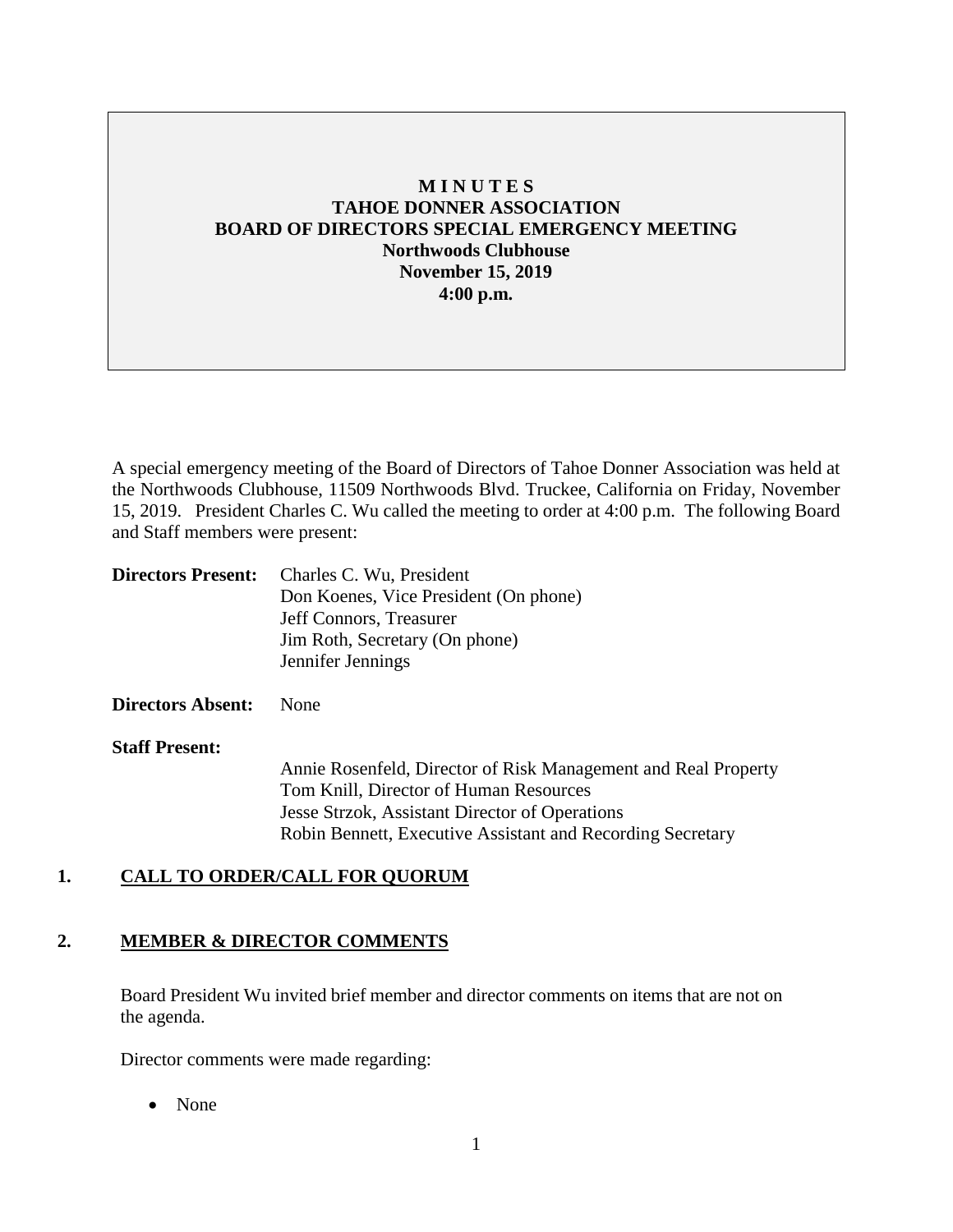Member comments were made regarding:

• None

Members may submit additional comments by email to the Board of Directors at [board@tahoedonner.com.](mailto:board@tahoedonner.com) (Members are recognized to comment on agenda items as they occur).

### **3. ACTION: EMERGENCY REPAIR OF ACAC ACCESS DRIVEWAY/CULVERT**

(Annie Rosenfeld, Director of Risk Management and Real Property)

Annie introduced Jon Mitchell. She stated that he was onsite at ACAC and noticed the damage at the driveway and culvert area. Jon explained in detail the damage that has been done and the work needed to repair the driveway/culvert.

Director Wu moved to approve the recommendation by staff to repair and replace the culvert and construction of the headwall not to exceed \$50,000 utilizing Replacement Reserve Funds seconded by Director Connors. Motion Passed:  $5 - 0$ 

### **4. EXECUTIVE SESSION (closed to members)**

There was consensus by the Board to adjourn to exec session at 4:11

# **5. ADJOURNMENT**

There was consensus by the board to adjourn the meeting at 5:15 p.m.

Submitted by:

Jim Roth, Board of Directors Secretary

\_\_\_\_\_\_\_\_\_\_\_\_\_\_\_\_\_\_\_\_\_\_\_\_\_\_\_\_\_\_\_\_\_\_\_\_\_\_